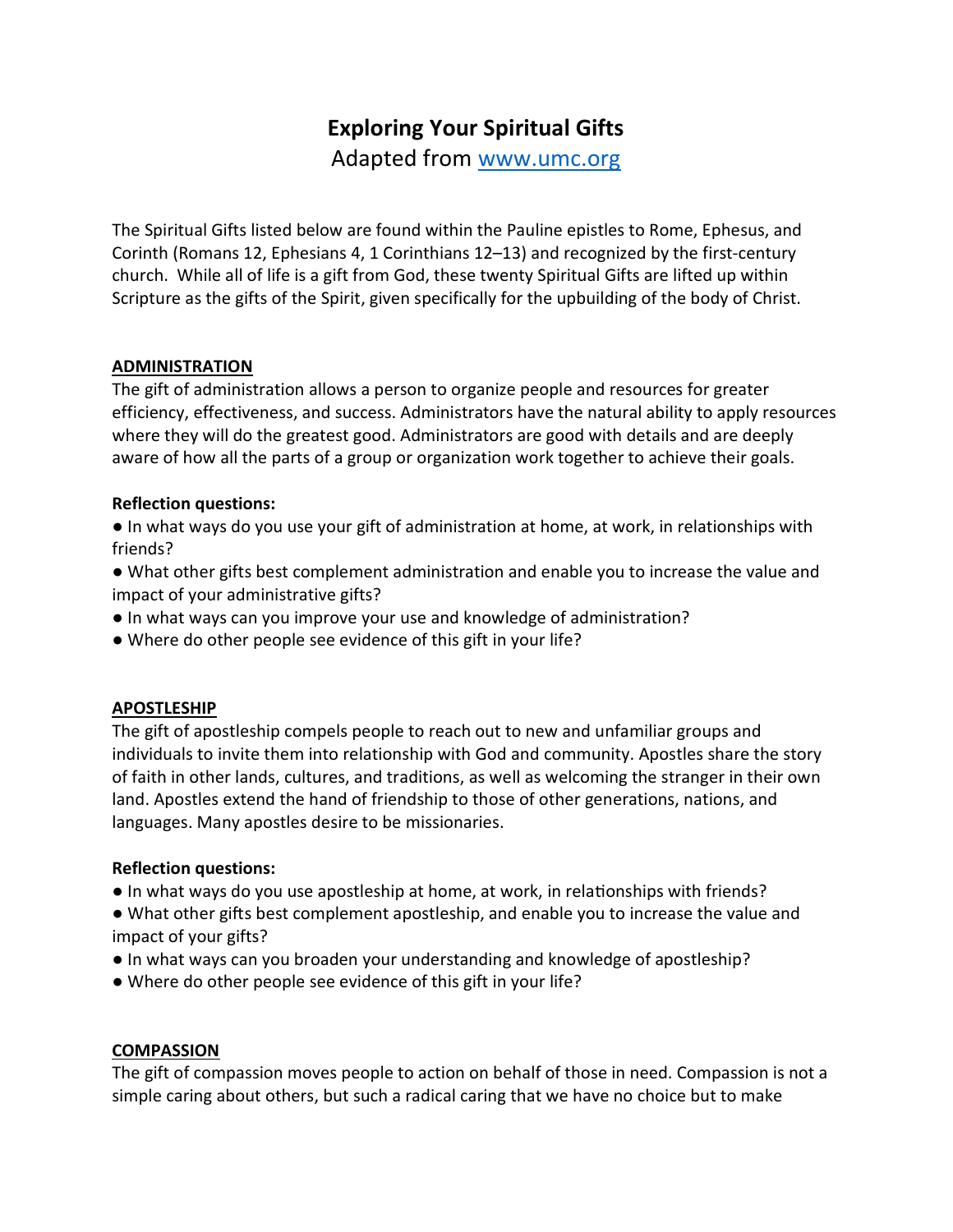sacrifices for others. Those with the gift of compassion rarely ask "Should I help," but instead focus on how to help. Compassion makes us fundamentally aware of the Christ in others and springs from our desire to care for all of God's creatures and creation.

### Reflection questions:

- How do you live your gift of compassion at home, at work, in relationships with friends?
- What other gifts best complement compassion, and enable you to increase the value and impact of your gift?
- In what ways can you improve your use and knowledge of compassion?
- Where do other people see evidence of this gift in your life?

#### DISCERNMENT

Discernment is a gift of deep intuition and insight. Discerning people can separate truth from fiction and know at a visceral level when people are being honest. Deeply sensitive and "tuned in," those with the gift of discernment are open to feelings, new ideas, and intuition as valid and credible information. Discernment is not irrational, but trans-rational—beyond empirical knowledge.

#### Reflection questions:

- How does discernment impact your life at home, at work, in relationships with friends?
- What other gifts best complement discernment, and enable you to increase the value and impact of using your gift?
- $\bullet$  In what ways can you deepen and increase your discerning gift?
- . Where do other people see evidence of this gift in your life?

## EVANGELISM

The gift of evangelism is the gift of faith-sharing and proclaiming the gospel of Jesus Christ to those we meet. Evangelism is primarily a one-to-one or small group experience, grounded in building relationships with others and inviting them to make a decision for Christ. Gifted evangelists do not force their faith on others, but offer relationship with God as a gift, and are ready to tell the story of God and Christ in their own lives.

## Reflection questions:

- How do you live your gift at home, at work, in relationships with friends?
- What other gifts best complement evangelism, and enable you to increase the value and impact of your faith sharing gifts?
- In what ways can you strengthen and develop the gift of evangelism?
- Where do other people see evidence of this gift in your life?

## EXHORTATION

The gift of exhortation is manifest in people who offer encouragement, wise counsel,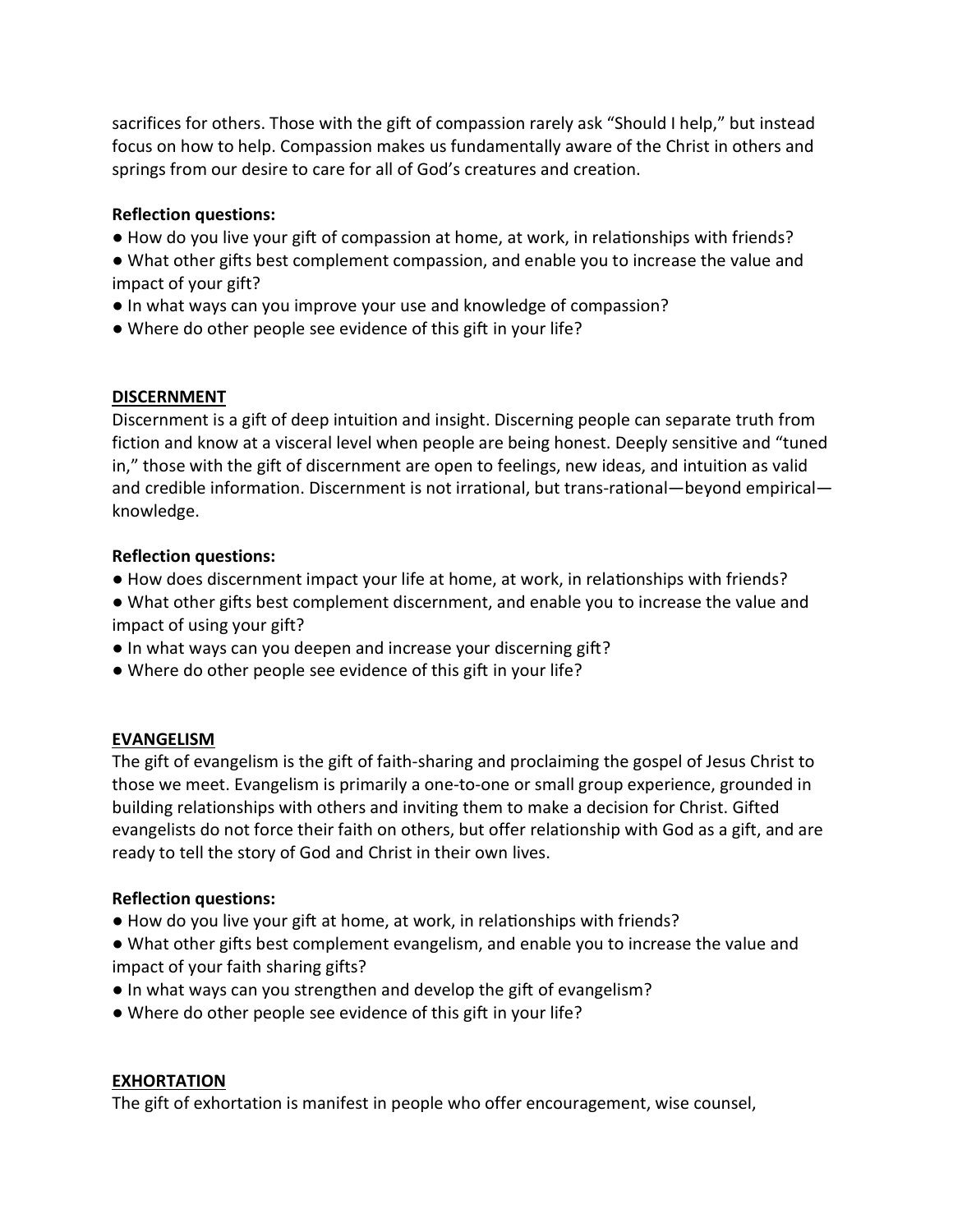unflagging support, and empowerment. Those who exhort stay focused on helping people maximize their own potential and live from their own gifts and skills. Exhorters help people feel good about themselves, build confidence, and not grow discouraged. Often, those with the gift of exhortation make others feel good just by being present.

#### Reflection questions:

- In what ways do you use exhortation at home, at work, in relationships with friends?
- What other gifts best complement exhortation, and enable you to increase the value and impact of your gift?
- In what ways can you improve and strengthen the gift of exhortation?
- Where do other people see evidence of this gift in your life?

## FAITH

The gift of faith is more than belief in Jesus Christ, but an abiding foundation of confidence that God works all things together for good, and that the people of God can rise above any obstacle. Faith is the bedrock upon which we build lives, congregations, and communities. People with the gift of faith hold fast to the deep conviction that no matter what we see with our eyes, we can trust the promises and plan of God.

#### Reflection questions:

- $\bullet$  How does the gift of faith express itself at home, at work, in relationships with friends?
- . What other gifts best complement faith, and enable you to increase the value and impact of your gift?
- In what ways can you improve your use and knowledge of your gift?
- . Where do other people see evidence of this gift in your life?

## GIVING

The gift of giving is the deep commitment to provide whatever resources are needed to support God's will and plan. In addition to radical generosity, those who possess the gift of giving have the uncanny ability to discover and channel new sources of money, time, and energy to needs. Money management skills, grant writing abilities, and the easy knack of asking for donations and cultivating donors are among common skills of gifted givers.

## Reflection questions:

- In what ways do you use your gift at home, at work, in relationships with friends?
- What other gifts best complement giving, and enable you to increase the value and impact of your gift?
- $\bullet$  In what ways can you improve your use and knowledge of your gift?
- Where do other people see evidence of this gift in your life?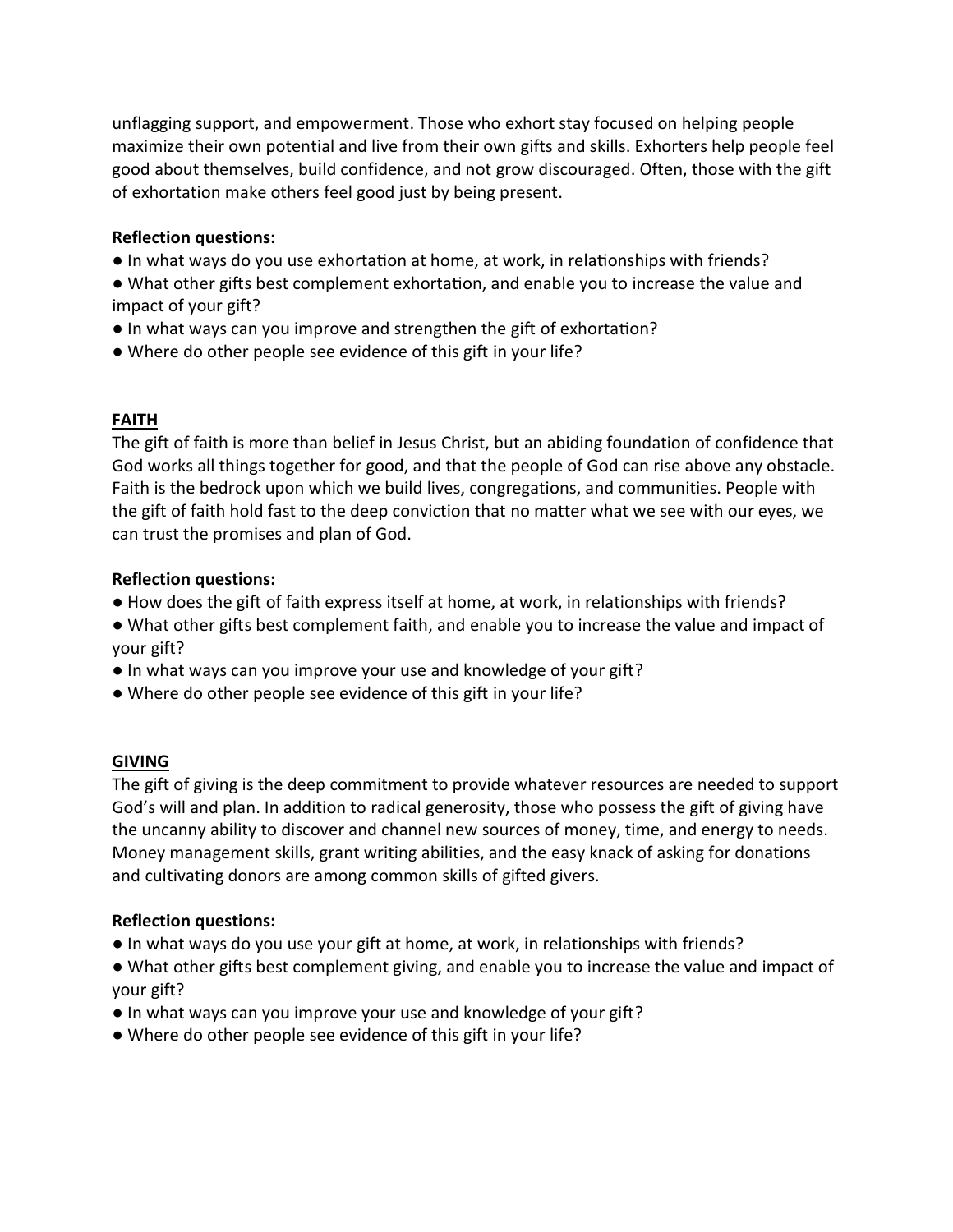#### **HEALING**

The gift of healing is not about transferring spiritual power to eliminate suffering and disease, but the ability to channel God's grace and healing love to those who suffer physical, emotional, or spiritual pain. Healers are moved to be present with those who suffer. Healers pray for those who suffer, visit those who are ill, and are usually moved to extend a hand of comfort and touch to those who are afflicted. Healers give their time and energy to offering aid and comfort to others.

#### Reflection questions:

- How does the gift of healing express itself at home, at work, in relationships with friends?
- What other gifts best complement healing, and enable you to increase the value and impact of your gift?
- In what ways can you strengthen and develop your gift?
- Where do other people see evidence of this gift in your life?

#### HELPING

Helping is a gift of support and behind-the-scenes effort that make groups, families, and congregations more effective. Not everyone is gifted to lead, but many are gifted to follow and handle the tasks that are so essential, but less glamorous. Helpers love to serve others, support others, and assist others in the important work of ministry and mission. Tireless in their willingness to serve, helpers are less interested in receiving thanks and recognition than in doing good, valuable work.

#### Reflection questions:

- In what ways do you use your gift at home, at work, in relationships with friends?
- What other gifts best complement helping, and enable you to increase the value and impact of your supportive gifts?
- In what ways can you improve the use of your helping gifts?
- Where do other people see evidence of this gift in your life?

## INTERPRETATION OF TONGUES

Those who are gifted to interpret tongues help build bridges across cultural, generational, and language divides. People who possess this gift have an innate ability to learn new languages and cultural practices and can help others understand them as well. Foreign speaking people are attracted to those with this gift and feel intuitively that they will be better understood and received by interpreters. Interpretation breaks down barriers.

#### Reflection questions:

• Where are you able to use interpretation at home, at work, in relationships with friends?

• What other gifts best complement interpretation, and enable you to increase the value and impact of your interpretive gifts?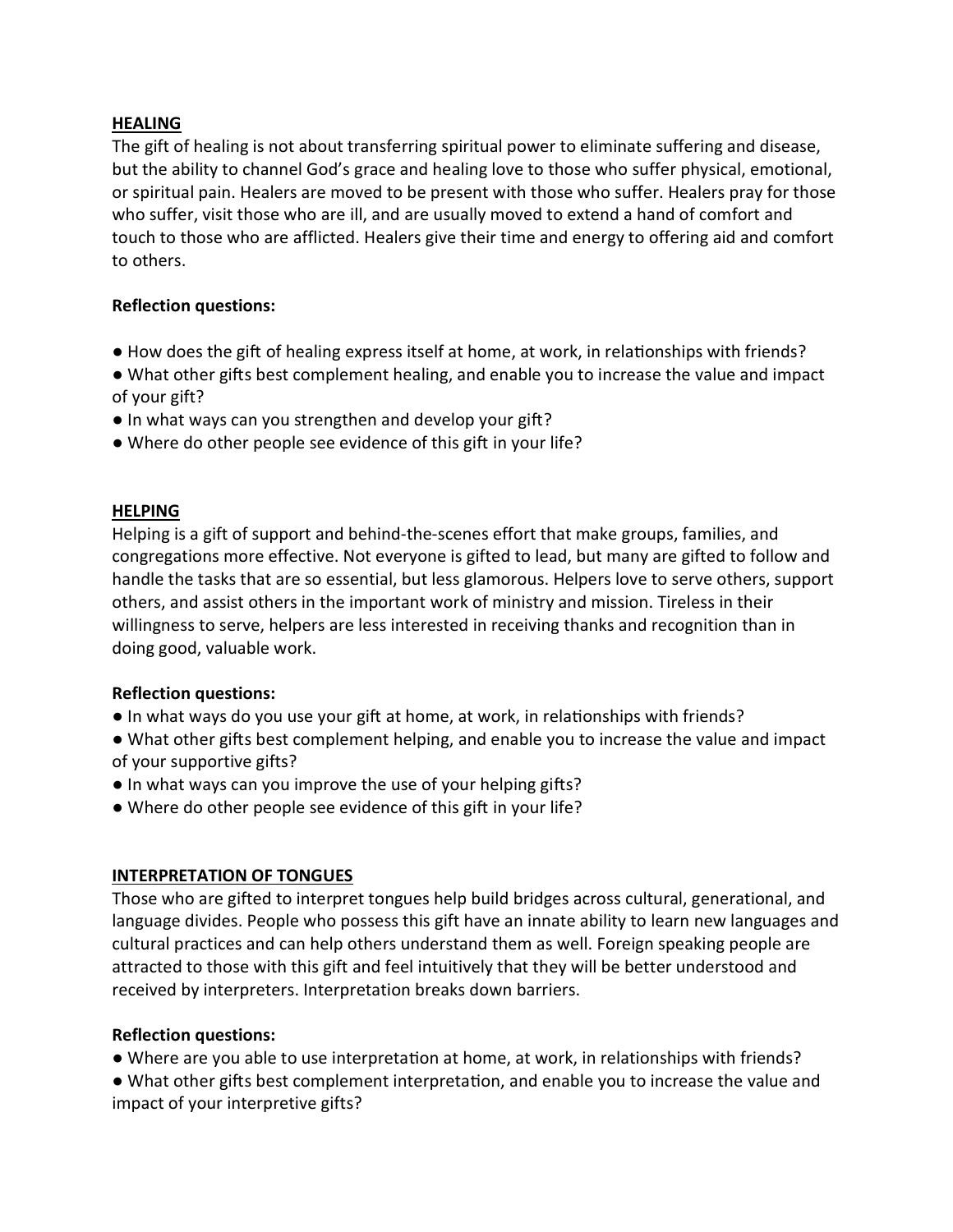- In what ways can you improve your use and knowledge of the gift of interpretation?
- Where do other people see evidence of this gift in your life?

#### KNOWLEDGE

The gift of knowledge allows people to automatically convert facts, data, and information into useful and important knowledge. People possessing this gift can learn in a variety of ways, retain what they learn, and understand how learning can be applied in meaningful and productive ways. Those gifted with knowledge have a voracious and insatiable desire to learn more, and they seek multiple avenues for deepening their understanding of God's world, God's will, and God's people.

#### Reflection questions:

- How do you use the gift of knowledge at home, at work, in relationships with friends?
- What other gifts best complement knowledge, and maximize the value and impact of your gift?
- In what ways can you strengthen and develop your knowledge?
- Where do other people see evidence of this gift in your life?

#### LEADERSHIP

The gift of leadership is a visionary and forward-looking gift that enables people to stay focused on where God might be leading us as individuals, congregations, and communities at any given time. Leaders look more to where we are going rather than where we currently are, or where we have been. Leaders motivate others to work together in ways that help them achieve more together than any could on their own. Leaders provide examples of how we should order our lives to honor and glorify God.

#### Reflection questions:

- In what ways do you use your gift at home, at work, in relationships with friends?
- What other gifts best complement leadership, and enable you to increase the value and impact of your leadership gifts?
- In what ways can you improve your use and knowledge of your gift?
- Where do other people see evidence of this gift in your life?

#### MIRACLES

The gift of miracles is not about performing miracles, but about living in the miraculous reality of God's creation. Those gifted with miracles never doubt the power and presence of God in creation and are able to help others see and believe in God's power. The gift of miracles does not focus on the extraordinary but sees the miraculous in the mundane and normal. Living in the spirit of the miraculous, people see God in nature, in relationships, in kind acts, and in the power of love.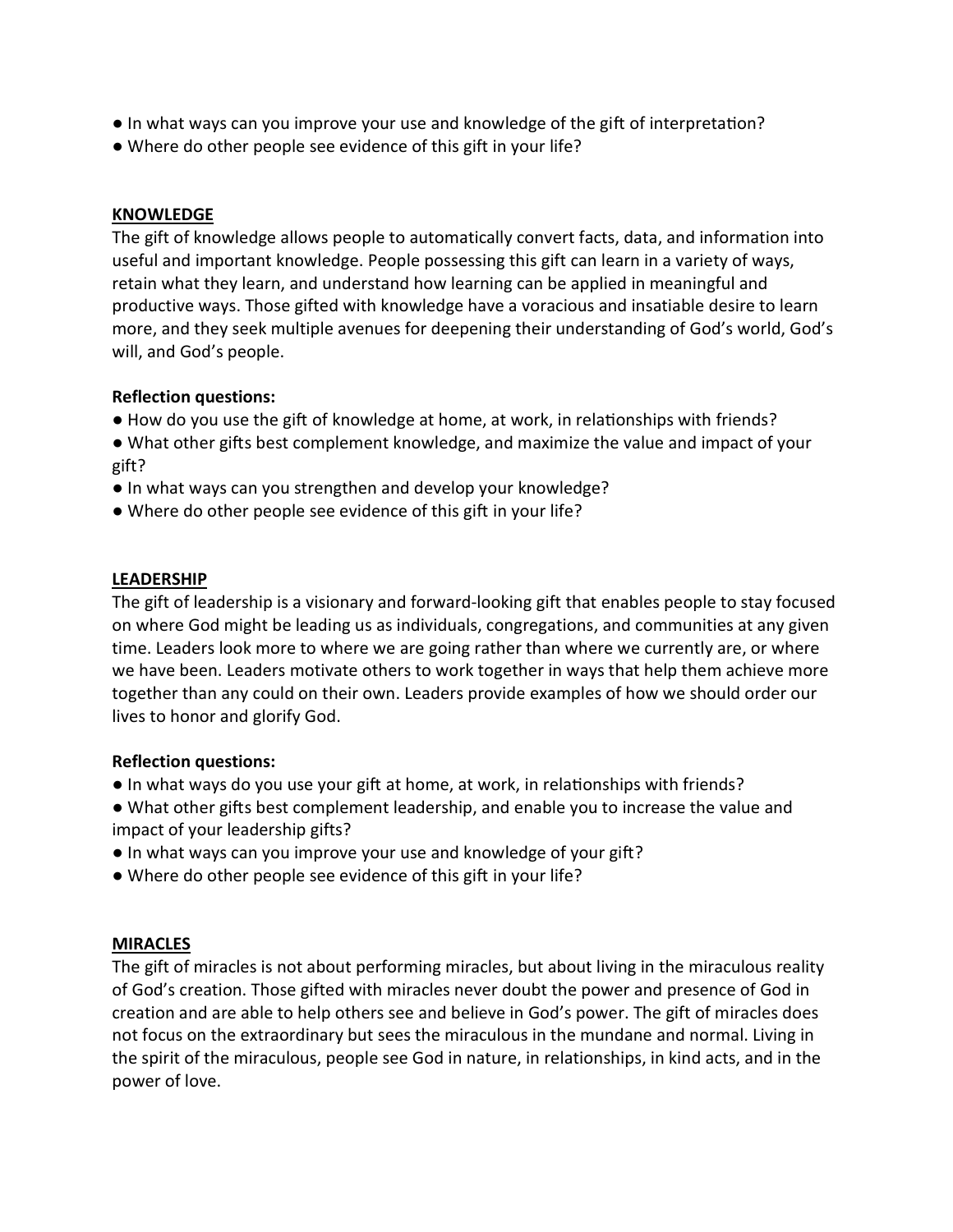#### Reflection questions:

- In what ways do you use your gift at home, at work, in relationships with friends?
- What other gifts best complement miracles, and enable you to increase the value and impact of the miraculous in your life and the lives of others?

● In what ways can you develop your knowledge and understanding of the gift of miracles and share it with others?

. Where do other people see evidence of this gift in your life?

#### **PROPHECY**

The gift of prophecy is the ability to speak God's word to others, or more appropriately to be open for God to speak God's word through us. Prophets do not predict the future but offer insight and perspective on current conditions and how things might turn out if changes aren't made. Prophets are incisive, clear, and often controversial, communicators. Prophets see things that others often don't, and they have the courage to "tell it like it ought to be."

## Reflection questions:

- How does prophecy impact your life at home, at work, in relationships with friends?
- What other gifts best complement prophecy, and enable you to increase the value and impact of your gift
- In what ways can you develop and improve the use of prophecy?
- . Where do other people see evidence of this gift in your life?

## SERVANTHOOD

Servanthood is the gift of doing for others, sometimes to the exclusion of meeting personal needs. Servants look for ways to do for others both within and beyond the congregation and community. Servants do not choose to serve but serve from a sense of identity and call. Gifted servants never feel put-upon or taken advantage of, but see each opportunity to do for others as a way to be true to self.

#### Reflection questions:

- How do you live the servant's gift at home, at work, in relationships with friends?
- What other gifts best complement servanthood, and enable you to increase the value and impact of your service?
- In what ways can you improve your use and knowledge of your gift?
- . Where do other people see evidence of this gift in your life?

#### SHEPHERDING

The gift of shepherding is the gift of mentoring and providing spiritual guidance to others to help them develop in the discipleship and faith formation. Shepherds take an active and individualized interest in the life of faith of others. Shepherds share from their own faith journey to make the way easier for others. Shepherds are good at asking provocative questions,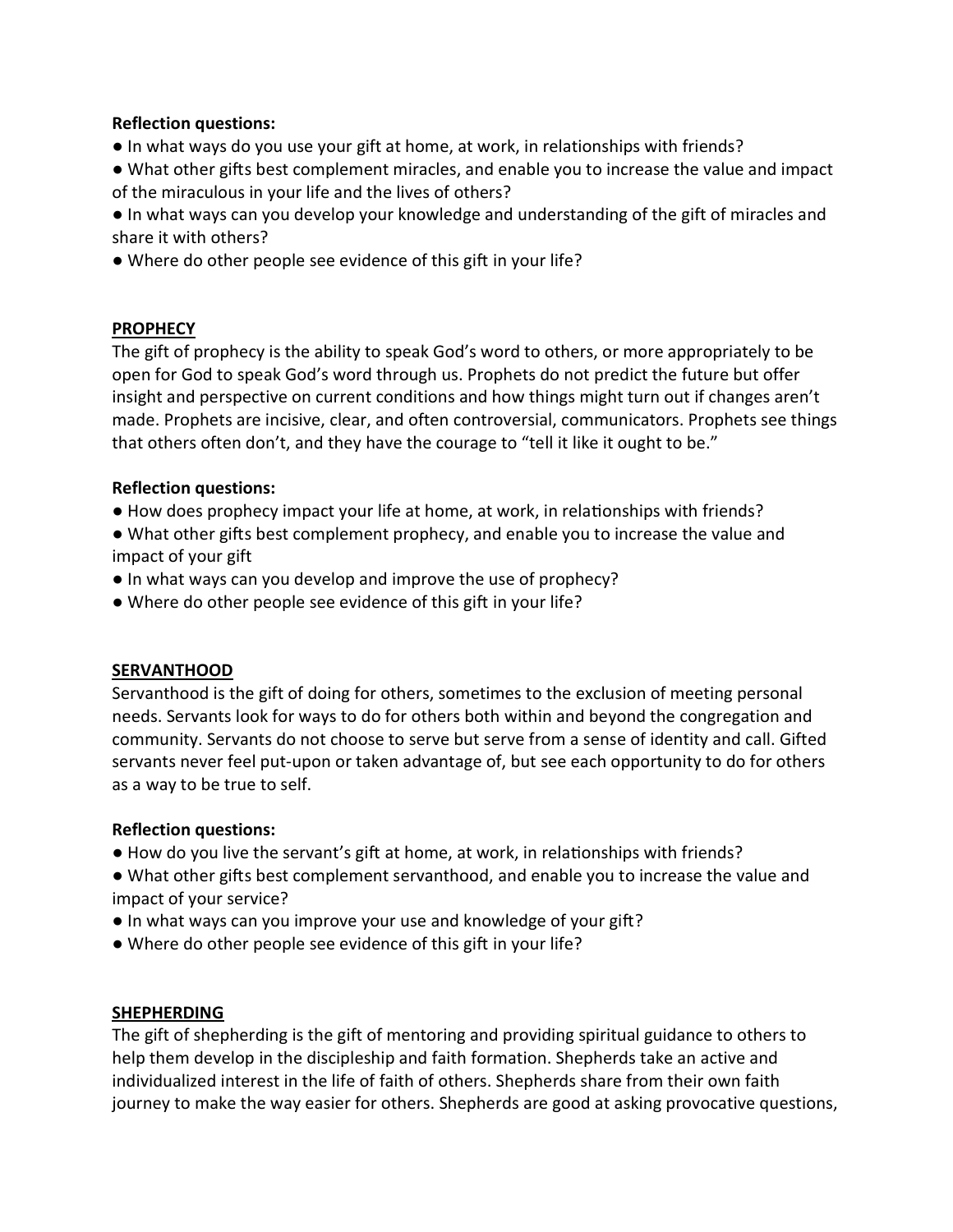recommending appropriate resources and experiences, and helping people find their own way to the next level of their development.

## Reflection questions:

- In what ways are you a shepherd at home, at work, in relationships with friends?
- What other gifts best complement shepherding, and enable you to increase the value and impact of your mentoring gifts?
- In what ways can you improve as a shepherd and guide for others?
- Where do other people see evidence of this gift in your life?

## **TEACHING**

The gift of teaching allows people to transform data and information into life-changing knowledge. Teachers do not have to stand in front of a class to teach. Often gifted teachers communicate best in informal, one-on-one settings. Teachers have the uncanny knack of helping people learn effortlessly. People internalize and retain the knowledge and learning they receive from gifted teachers. Good teachers transform more than they inform.

## Reflection questions:

- In what ways are you a teacher at home, at work, in relationships with friends?
- What other gifts best complement teaching, and enable you to increase the value and impact of your gift?
- In what ways can you broaden and improve your use and knowledge of teaching?
- . Where do other people see evidence of this gift in your life?

# **TONGUES**

The gift of tongues is a communication gift that allows people to speak foreign languages and convey concepts they never formally studied. People with this gift "pick up" the ability to communicate across barriers of language, culture, age, or physical limitation (some people with the gift of tongues work with the deaf or blind). The identification of the gift of tongues as a "secret" prayer language is often misunderstood. An individual manifesting the gift in this way must always be paired with someone who has the gift of interpretation of tongues. These gifts are given for the upbuilding of the body of Christ.

# Reflection questions:

- In what ways do you use your gift at home, at work, in relationships with friends?
- What other gifts best complement tongues, and enable you to increase the value and impact of your communication gifts?
- $\bullet$  In what ways can you improve your use and knowledge of your gift?
- Where do other people see evidence of this gift in your life?